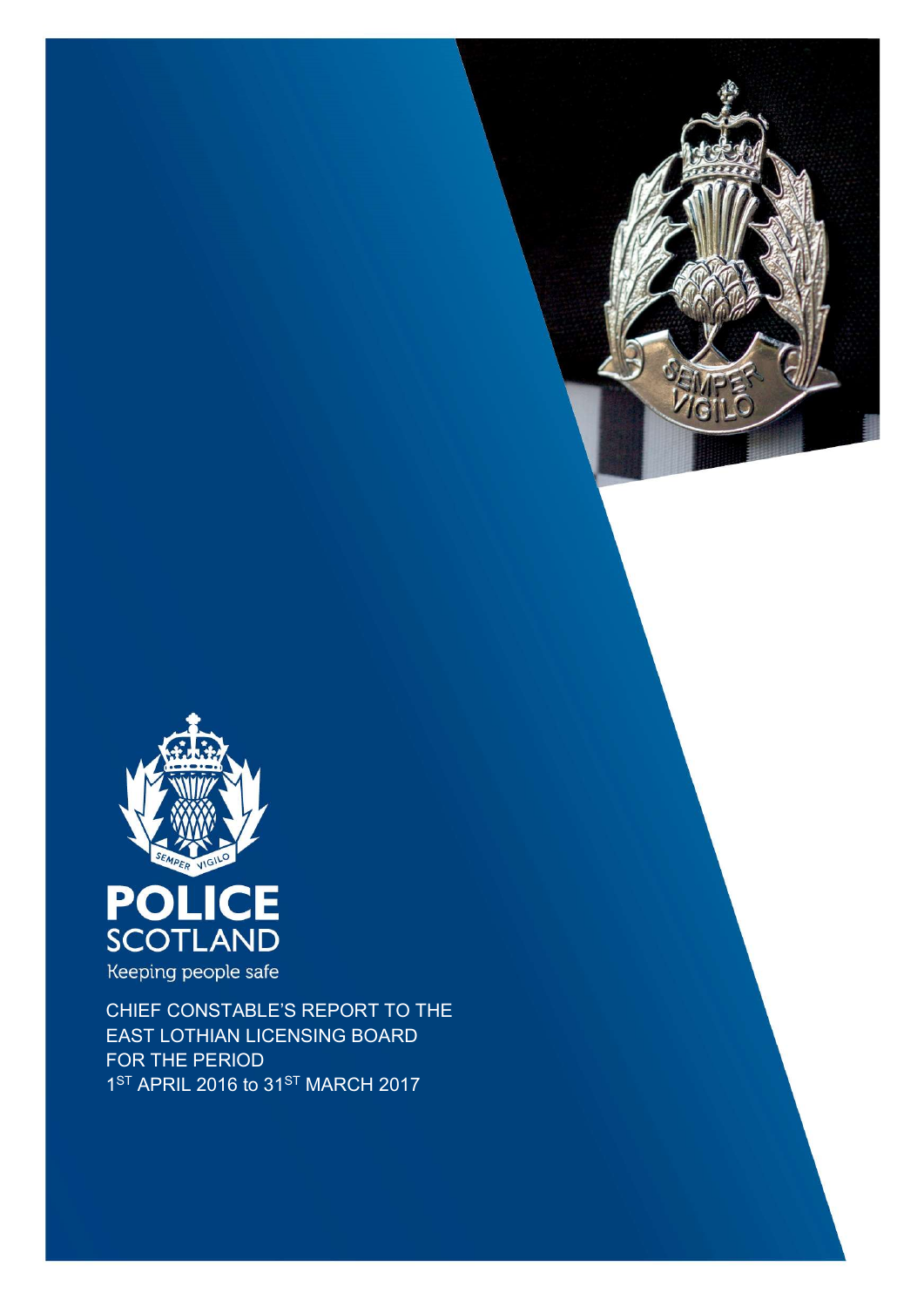# Foreword

It gives me great pleasure to provide my second annual licensing report, in accordance with section 12(A) of the Licensing (Scotland) Act 2005.

This report outlines what activity has been undertaken over the last twelve months for the East Lothian Board area, which provides me with the opportunity to outline how our services will be delivered over the coming year.

Police Scotland continues to face an increasing range of demands against the backdrop of a challenging financial environment, however we will continue to work in partnership at local and national level to ensure that our communities are safe. I cannot understate the importance of empowering our people to work with others, to innovate and solve problems.

Over the last year we have seen success in our preventative problem solving approach, with officers and staff resolving issues proportionately and at the earliest opportunity. This has been possible due to the active partnerships which exist across the licensing sector, which have led to an increase in positive outcomes.

In the year ahead our approach will continue to be based on prevention and collaboration to ensure the most efficient and effective service delivery. I will encourage officers and staff to utilise the range of options available to ensure improved licensing standards, reduced violence and to positively influence behaviour and cultural attitudes across Scotland.

Finally, I would like to take this opportunity to record my thanks to all who work towards the shared aim of effective licensing regulation and I am sure that with the continued hard work and dedication of all staff, Police Scotland will continue to deliver a service that our communities can be proud of.

Mr Philip Gormley QPM Chief Constable Police Service of Scotland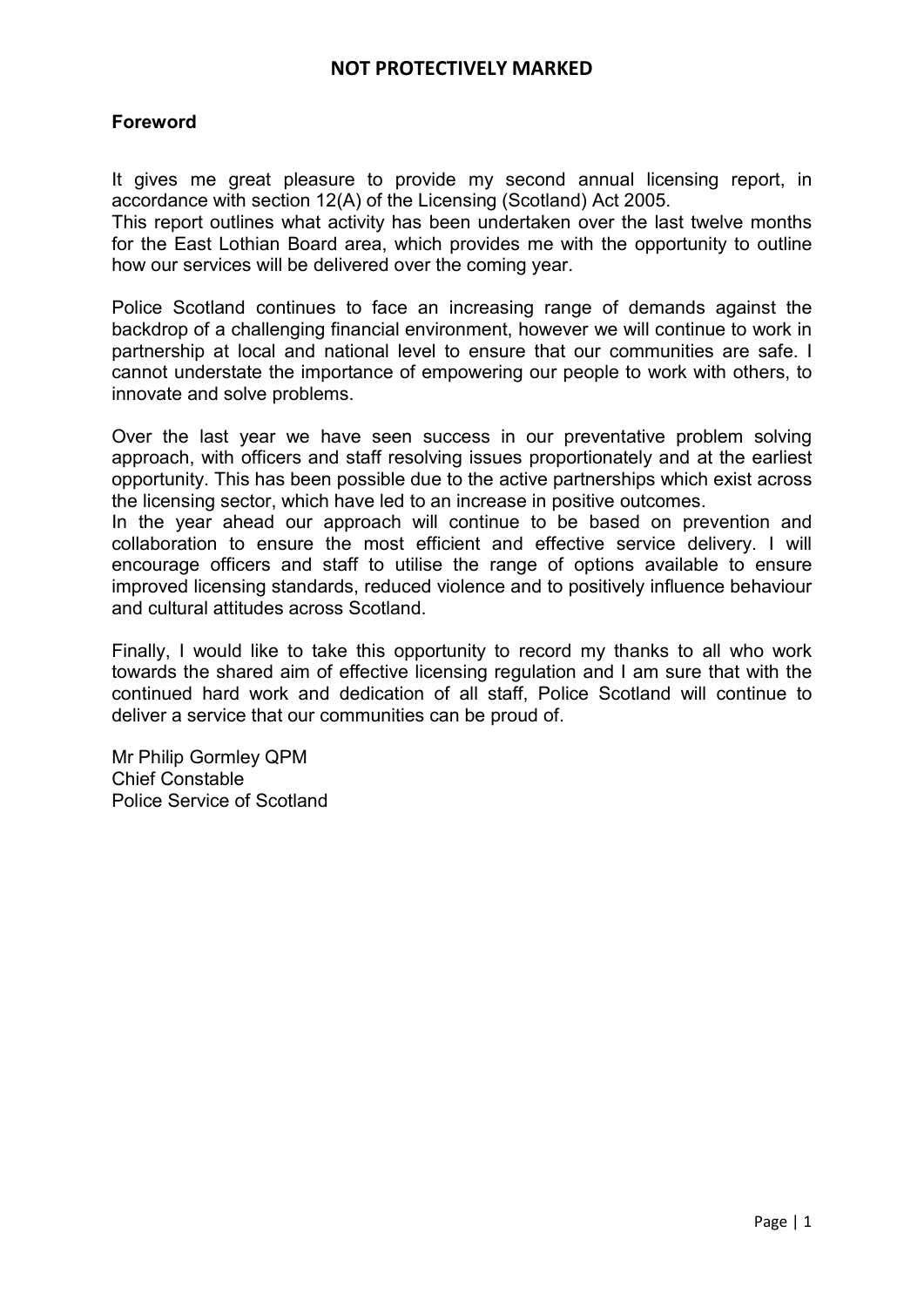### Police Scotland Licensing Overview

The National Licensing Policy Unit (NLPU) sits within the Specialist Crime Division – Safer Communities based at Dalmarnock Police Office, Glasgow.

The NLPU upholds the two tier structure for licensing which supports both national and local priorities through service delivery. They have overall responsibility for determining and delivering national licensing strategy and policy, by providing advice, guidance and support to divisional licensing teams.

Each of the 13 Local Policing divisions, have a licensing team wholly committed to the day to day management of licensing administration complying with statutory requirements as well as addressing any issues that may arise within licensed premises within their local area.

Police Scotland Licensing is supported and governed by a National IT solution known as 'Innkeeper'.

## LICENSING BOARD AREA

The Licensing Board area is policed by J Division. Chief Superintendent Ivor Marshall is the Local Police Commander who has the responsibility for all day-to-day policing functions. The Local Area Commander Chief Inspector Matt Paden is based at Haddington. He is responsible for performance management, community engagement, partnership working and the daily management of local personnel.

Chief Inspector Paden is supported by two sector Inspectors, Andrew Harborow who is based at Tranent and Andrew Hill, who has recently replaced Alan Hogarth, who is based at Haddington. The East Lothian Licensing Boards are attended by either Inspector Harborow or Inspector Hill.

The Licensing Department is part of the Divisional Co-ordination Unit based at Dalkeith Police Station. The senior officers who have responsibility for Licensing are Inspector Andrew Toombs and Sergeant Gordon Latto.

The local Licensing Department is based at Haddington Police Station, one police officer, supplemented by administration staff based at Dalkeith Police Station, controls the day to day function.

#### Local Policing Priorities

Following our public consultation process, the policing priorities for J Division, as set out in our Local Policing Plan are as follows;

- Reducing Antisocial Behaviour
- Tackling Substance Misuse
- Reducing Violence
- Protecting People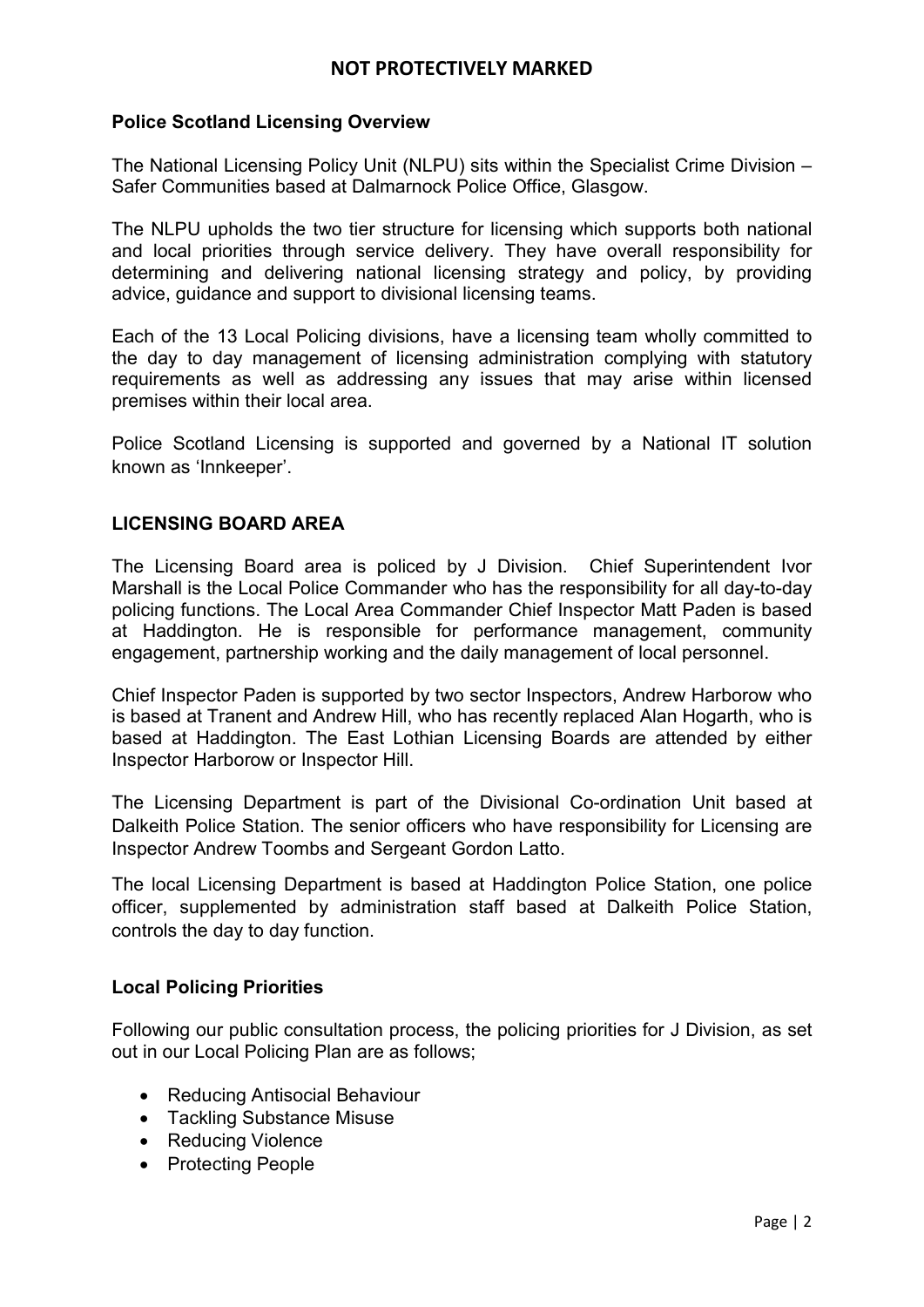- Tackling Serious & Organised crime
- Making our Roads safer
- Reducing Housebreaking

## Description of Board Area

The Command area of East Lothian serves approx. 101,000 local residents along 40 miles of coastline and in an area covering 262 square miles. The policing headquarters sit in the historic market town of Haddington.

There are currently 116 'on sales' and 95 'off sales' premises within East Lothian.

East Lothian Licensing Board Statement of Licensing Policy Nov 2013 – Oct 2016 includes an overprovision statement, declaring that East Lothian has sufficient on and off sales outlets and that there should be a rebuttable presumption against the grant of an application for any new premises licence or increase in capacity of an existing premises licence within the Boards area as a whole.

During this reporting year there have been 3 Provisional Premises Licences granted and 2 New Premises Licences granted by the Board, with no refusals.

The Statement of Licensing Policy is due for renewal this year (2017) and overprovision will be looked at again. There are currently no particular areas of East Lothian that place any significant demands on police resources due to night time economy, with no premises trading beyond 1am.

## OPERATION OF THE LICENSING (SCOTLAND) ACT 2005

## Introduction

The Licensing Officer is responsible for processing all correspondence received from the Licensing Board. The officer reviews applications on behalf of the Chief Constable as part of the consultation process in conjunction with the Area Commander. This consultation process forms part of the Police support of the Licensing Objectives.

This section concentrates on how the Act has been applied by the Licensing team and other Local Policing officers to support the Licensing Objectives in tandem with the local/national policing objectives for 2016-17.

- Road Safety and Road Crime
- Violence, Disorder and Antisocial Behaviour
- **Counter Terrorism**
- Serious Organised Crime
- Protecting People at Risk of Harm

In East Lothian there were 253 recorded incidents in licensed premises between  $1<sup>st</sup>$ April 2016 and 31<sup>st</sup> March 2017, this is a decrease on previous years. The proactive use of exclusion orders and anti social behaviour legislation continues to contribute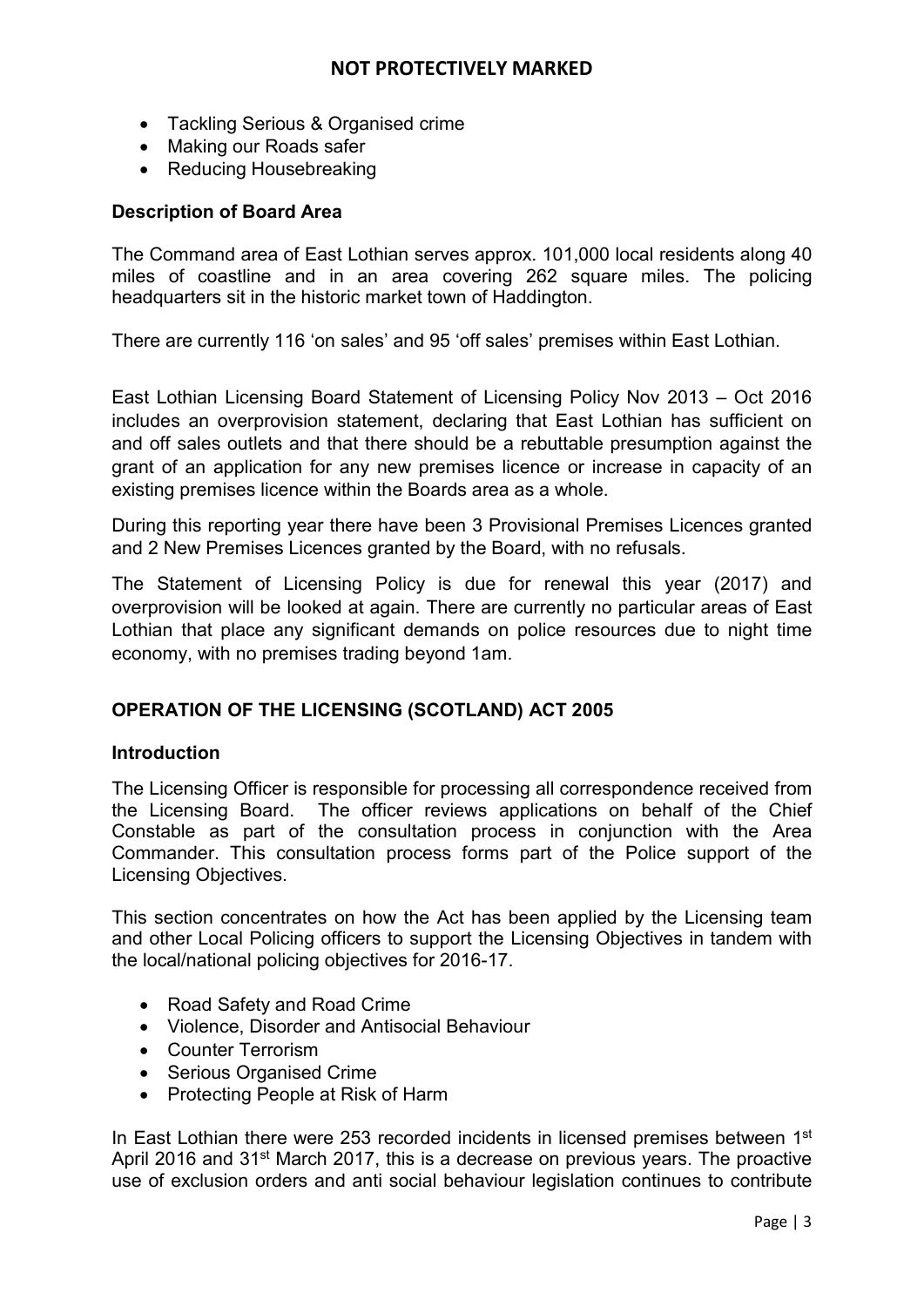hugely to this reduction. Police Scotland carried out 350 recorded inspections of licensed premises during the reporting year, a large percentage of these, were carried out by the licensing officer.

On Friday and Saturday evenings police officers are currently deployed on foot, to aid with dispersal of licensed premises and reduce anti-social behaviour and violence related incidents between the hours of 2200-0200.

### **Partnerships**

#### Licensing Standards Officer (LSO)

The local police Licensing Officer works regularly with a number of partner agencies including the LSO. Sharing information and carrying out joint visits to licensed premises, dealing with any noise complaints or antisocial behaviour issues. This unified approach has resulted in a number of successful resolutions.

In this reporting year the LSO teamed up with the Licensing Officer to monitor a premises in North Berwick, which a member of the public had complained about and was subject of a review hearing due to alleged noise and anti social behaviour.

Several visits were made by the Licensing Officer and LSO late at night, over a period of 6 months, which resulted in the police and LSO reporting back to the Licensing Board so that they could make an informed decision about what action should be taken. The review was heard and no further action was taken against the premises.

## Best Bar None (BBN)

Best Bar None is a unique National Award Scheme aimed at raising standards and rewarding licensed premises who undertake positive management practices in support of a safe night out.

The purpose of the Best Bar None Scheme is to

- Reduce alcohol related crime.
- Promote social responsibility and duty of care.
- Improves knowledge and skills to assist in responsible management.
- Promotes partnership working to identify good practices and areas for improvement.
- Supports due diligence.
- Awards both locally and nationally to reward success.
- Operating more responsibly can improve the commercial viability and attractiveness of a venue and locality.

During this reporting year there were 14 premises that took part in the BBN scheme. 3 premises in Musselburgh, Prestonpans and Dunbar attained a Bronze Award. 2 premises in Musselburgh and Gifford attained a Silver Award. 9 premises in Musselburgh, Port Seton, Prestonpans, Ormiston, North Berwick, Haddington and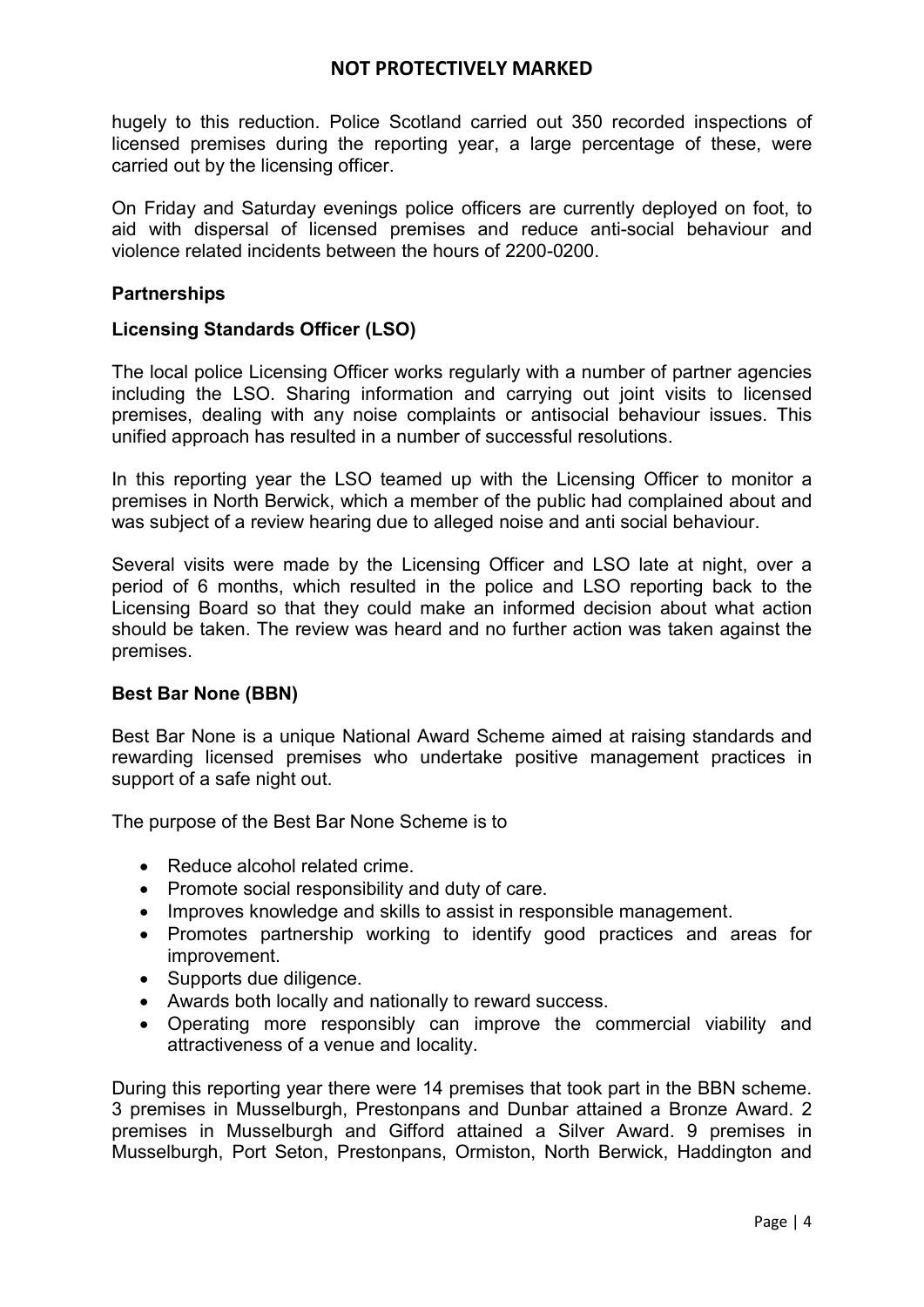Dunbar attained a Gold Award with one premises in Dunbar going through as a finalist to the National Awards.

#### Pub Watch

Pub watch is an initiative run by local pubs/clubs to tackle crime and antisocial behaviour in and around their premises. The schemes are run by local licensees but are advised by local Community Police Officers.

There are a number of pub watch schemes operating in East Lothian all of which are working well and have achieved their goal of reducing risk and maintaining a safe and secure social environment for staff and customers. Police Scotland fully support these schemes.

#### Problem Solving

#### The Intervention Process

As detailed in previous reports to the Licensing Board, issues in licensed premises are assessed using a well-established interventions process. Incidents connected to premises are identified by Licensing Officers who evaluate the licensing objectives to determine if any have been compromised.

Depending on the severity of the incident and history of the premises, Licensing Officers will categorise the premises/incident as follows:-

| <b>Police Intervention Categories</b> |                                                                                                                                                                                                                                                                                                                                                                                                 |  |
|---------------------------------------|-------------------------------------------------------------------------------------------------------------------------------------------------------------------------------------------------------------------------------------------------------------------------------------------------------------------------------------------------------------------------------------------------|--|
| Red                                   | Problematic Premises - those operating in a manner inconsistent with<br>the Licensing Objectives or out with the conditions of a premises<br>licence and where local police intervention and support has failed or is<br>unlikely to succeed in resolving the issues. A premises review request<br>to the local Licensing Board is considered the most appropriate way to<br>address the issue. |  |
| Amber                                 | Premises that require Formal Intervention. Issues have arisen and a<br>formal intervention agreement is entered into between premises<br>licence holders and Divisional Licensing teams to resolve them. This<br>action may be taken with more serious or repeat issues.                                                                                                                        |  |
| Green                                 | Monitored - The premises have come to note for a minor adverse issue<br>and are being monitored. This may result in an informal intervention in<br>terms of advice/support to the premises along with police visits.                                                                                                                                                                            |  |
| No Action                             | Action - An incident review has highlighted no issues regarding the<br>management of the Premises or Licensing Legislation. No further<br>police action.                                                                                                                                                                                                                                        |  |

Police intervention usually results in a meeting with the appropriate representatives of the premises concerned e.g. premises licence holder, designated premises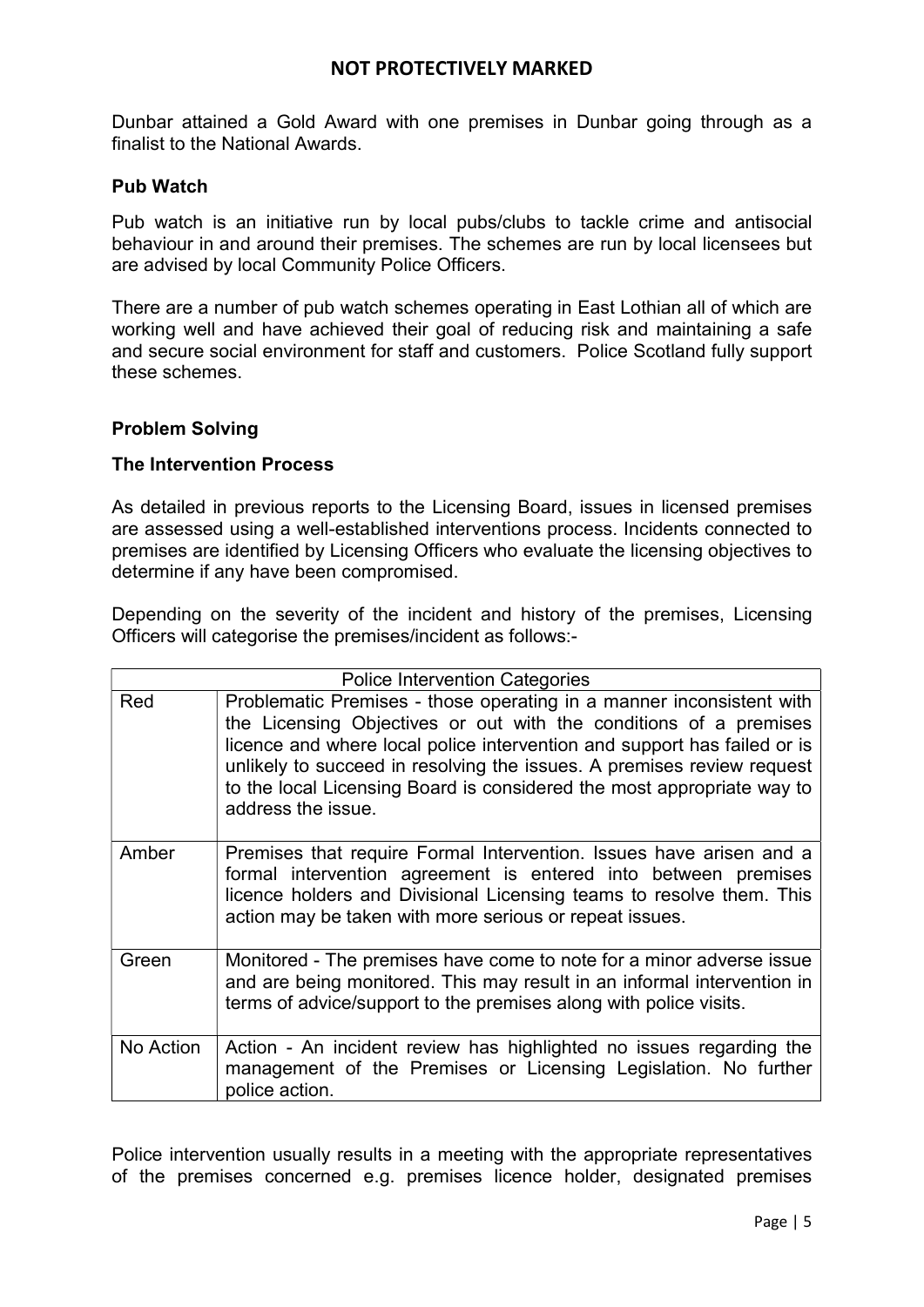manager and, if appropriate, any stewarding company to discuss concerns and agree a way forward to resolve these.

Premises being monitored by way of the above system are subject to weekly visits by either local officer's or Licensing Officers to monitor progress, measure improvement and ensure that agreed remedial measures are implemented.

The intervention system is ultimately designed to support the licence holder before any premises review is sought, although a serious or significant incident may obviously merit an immediate review application.

During the reporting year there were no Problematic premises in East Lothian and 1 Monitored premises, in the Dunbar area, a reduction on the previous year.

In 2016 the Licensing Admin Tool was introduced, which is designed to streamline the review process. J Division was involved in the initial pilot of the Tool, which allows Licensing Officers to direct their focus to highlighted incidents.

# Summary

## Section 1 – Unlicensed Sale of Alcohol

Alcohol is not to be sold on any licensed premises except and in accordance with a Premises Licence or Occasional Licence. As the Licensing (Scotland) Act 2005 is well bedded into everyday working practices.

One such occasion occurred as whilst two transfer applications were being processed it was discovered that the licence holders companies had become dissolved.

The two premises concerned, one in Musselburgh and one in North Berwick, were contacted and ceased the sale of alcohol immediately until they applied for Occasional Licences and then finally a New Premises Licence.

There was also another case involving a female selling alcohol on Facebook. She was traced to an address in Dirleton where the Licensing Officer spoke with her, advice was given and she removed the Facebook page immediately. There have been no further instances of concern.

## Section 22 – Applications

Over the course of the reporting year there have been 3 New Premises Licence applications, 2 of which have been granted by the Board and the third withdrawn. We had the unusual situation where we had two applicants applying for the same Premises Licence in the village of Macmerry. In the end, one of the applicants withdrew their application and the licence was granted to the other. This was a particularly difficult situation for the Board to deal with but had a positive outcome.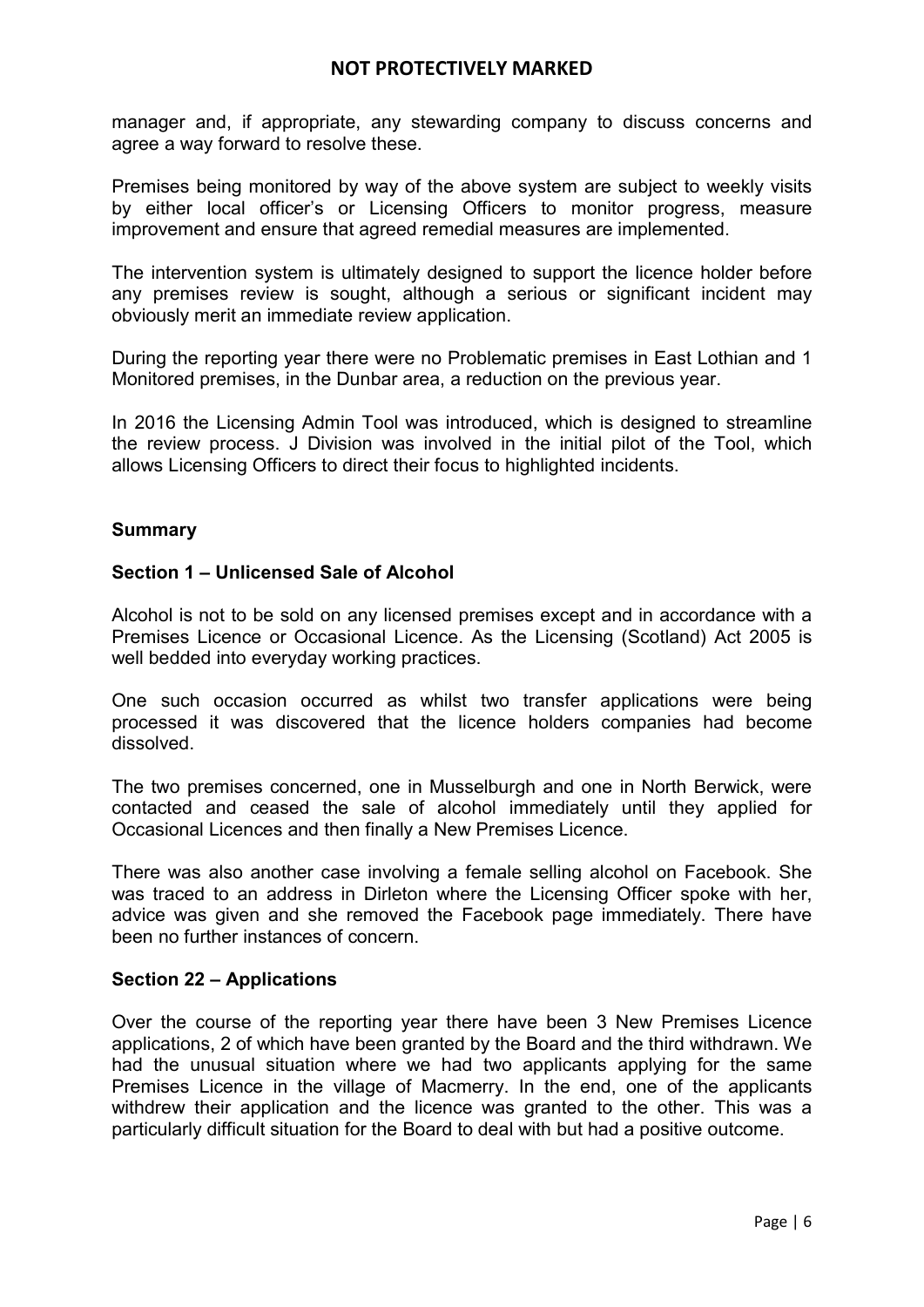There have also been 3 applications granted by the Board for Provisional Premises Licences. In every case Police Scotland have made representation in relation to the Board's Policy on overprovision.

The Board have been proactive in relation to refusing 'off sales' in some of these application and 'deliveries of alcohol' in others. This is a step in the right direction to prevent anti social behavior and reduce the number of outlets for persons to access alcohol as well as reduce the risk of children accessing alcohol.

## Section 36 – Application for Review of Licence

Police Scotland only seek review of a Premises Licence when an intervention (or a number of interventions) has failed, is likely to fail or there is a serious risk to public safety if the premises continues to operate in the same manner e.g. the resulting problems as well as community impact must be considered.

I am pleased to say there were no Review Applications submitted by Police Scotland in this reporting year.

#### Section 63 – Sale or Supply out with licensed hours

Officers in East Lothian monitor the sale or supply of alcohol out with licensed hours closely. Local Officers continue to make pro-active visits to licensed premises, particularly at weekends. To ensure premises are being managed appropriately. The new Inn Keeper application can be access by police control staff and officers alike, twenty four seven, providing any information on licensed hours etc. that are required, out with normal office hours of the Licensing Department.

There was 1 person charged with this offence during the reporting year, when a premises in North Berwick, was visited by local police officers carrying out response duties. The member of staff was found within, along with several patrons still drinking, well after the terminal hour. The member of staff was reported to the COPFS.

#### Section 72 – Personal Licence Applications

There were 113 applications made for personal licenses during this reporting year in East Lothian.

The amendment to legislation permitting the Chief Constable to request refusal for the purposes of 'any' Licensing Objective has widened the scope for making appropriate representations to the Board.

This legislation was used by the Police Licensing Officer on one such occasion when an applicant, a female member of staff, working in a Musselburgh pub, applied to East Lothian Licensing Board for her personal licence. A request for refusal was submitted by Police Scotland under the 'preventing crime and disorder' Licensing Objective. The Board convened on  $28<sup>th</sup>$  April 2016 with the application being refused.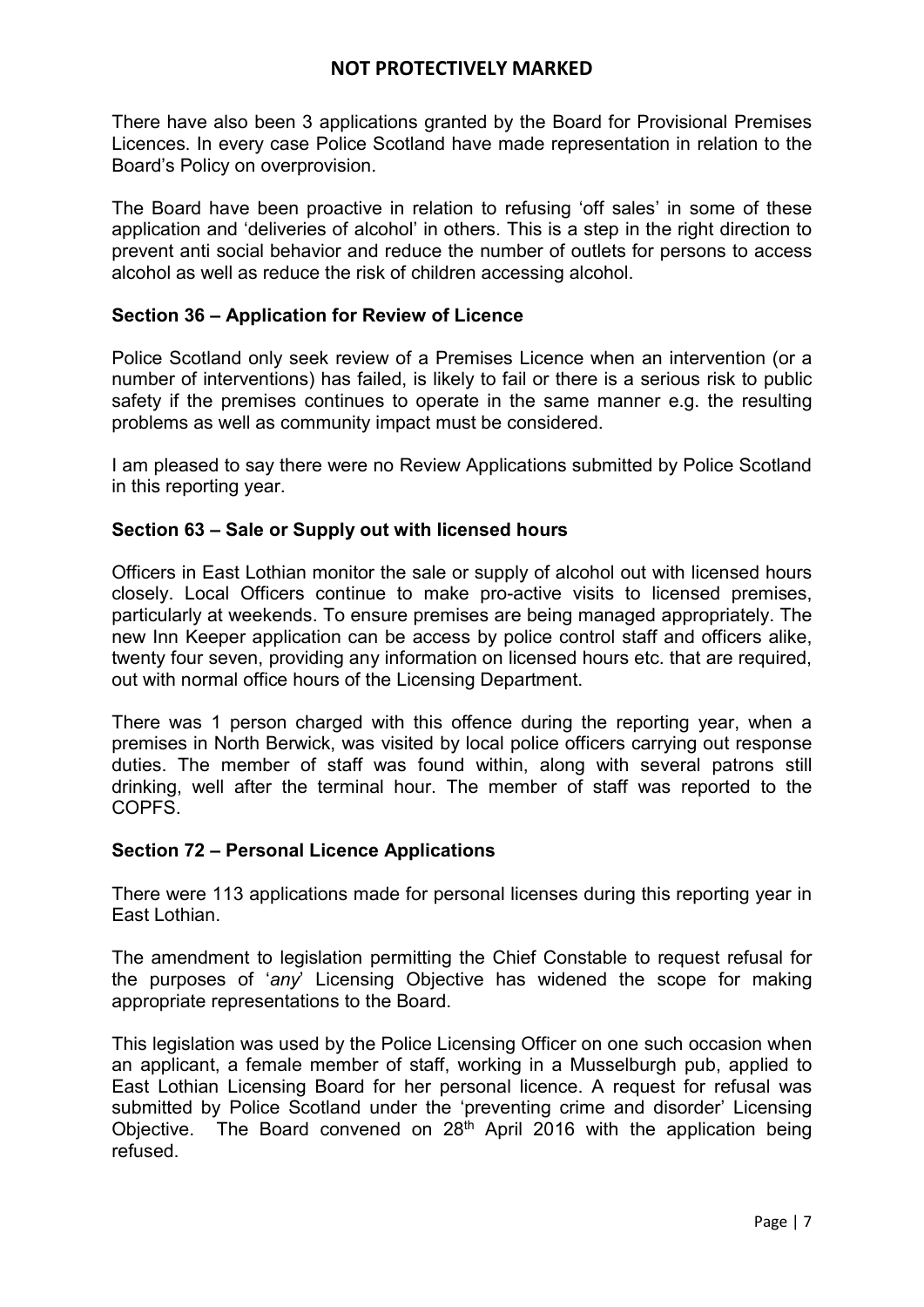### Section 84 (84A) – Personal Licence Reviews

Police Licensing Officers are responsible for monitoring the conduct of Personal Licence Holders. In particular, there have been occasions when the holders of a personal licence have failed to report conviction(s) for a relevant offence to the Court and/or Licensing Board. Again, the amendment to legislation in terms of the Criminal Justice and Licensing (Scotland) Act 2010 and the Police and Fire Reform (Scotland) Act 2012 has widened the ability for the Chief Constable to report conduct inconsistent with the Licensing Objectives.

There were 2 Personal Licence Reviews requested by Police Scotland in this reporting year one in April 2016 for a local DPM from Haddington, who was charged with a contravention of Section 38 (1) of the Criminal Justice and Licensing (Scotland) Act 2010. This review was heard in August 2016 with the licence being endorsed for a period of 5 years.

The other was heard at the same Board in August 2016, following a Personal Licence Holder from the North Berwick area being charged with allowing the consumption of alcohol out with the terminal hour. Police checks were carried out after this incident and the Police Licensing Officer discovered that the same male had been convicted of a drink driving offence in February 2016 and had failed to notify the Board. His personal licence was revoked, a decision that was fully supported by Police Scotland.

#### Section 94 – Exclusion Orders

When a person has been charged with a violent offence within or in the immediate vicinity of any licensed premises a request for an Exclusion Order is included in the 'remarks' section of the police report. Exclusion Orders are granted by the Courts, 'on conviction', and can exclude a person from specific licensed premises for between 3 months and up to 2 years. The Police Licensing Officer proactively drives the use of exclusion orders whenever there is an incident in or in the immediate vicinity of licensed premises.

Over the last couple of years there continues to be a decrease in reported incidents in licensed premises. The proactive use of exclusion orders has contributed hugely to this reduction. Persistent offenders can also be dealt with under the Anti Social Behaviour legislation.

We are committed to keeping people safe and improving the quality of life for residents in East Lothian.

## Section 97 – Closure Orders

There were no closure orders used within East Lothian during the reporting year. It is fully expected that should a premises require to cease trading, due to a serious risk to public safety, that we would receive full cooperation from the licence holder or person in charge.

# Sections 111- 116 – Drunkenness / Disorder Offences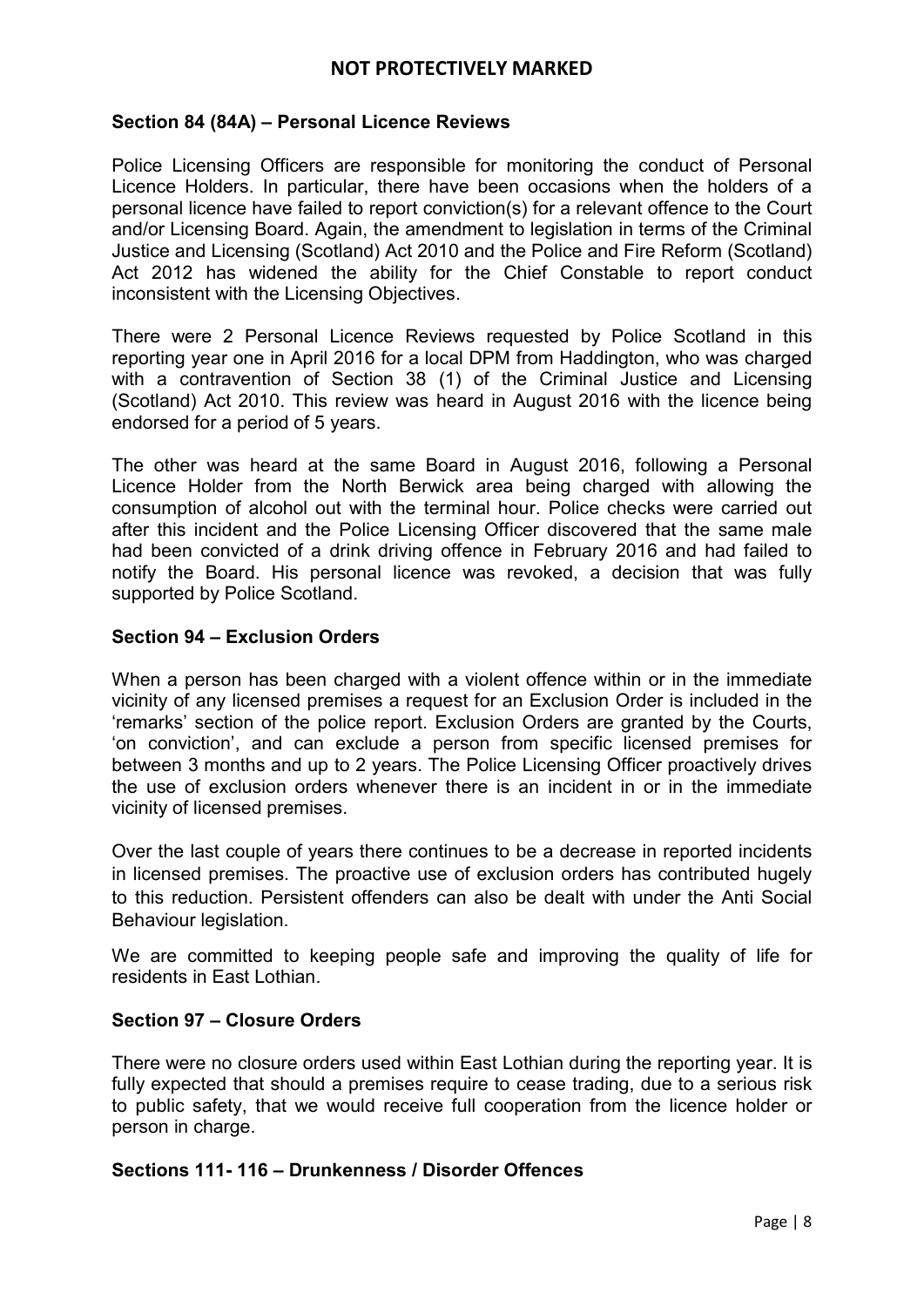The following licensing offences have been reported to the COPFS during the reporting year.

| Number of offences reported to COPFS                      | Total |
|-----------------------------------------------------------|-------|
| Section 111 (drunk persons within licensed premises)      |       |
| Section 112 (obtaining alcohol by or for a drunk person)  |       |
| Section 113 (sale of alcohol to a drunk person)           |       |
| Section 114 (DPM to be drunk whilst on duty)              |       |
| Section 115 (disorderly conduct within licensed premises) |       |
| Section 116 (refusal to leave licensed premises)          |       |

## PREVENTING THE SALE OR SUPPLY OF ALCOHOL TO CHILDREN OR YOUNG PEOPLE

Police Scotland can make a positive impact on the future outcomes for children and families, by addressing the sale and supply of alcohol to young persons and working with our partners, taking the appropriate action to address both the potential and actual misuse of alcohol within the early years.

## **Activity**

In terms of Section 105 of the Licensing (Scotland) Act 2005, the Chief Constable may authorise a young person to buy or attempt to buy alcohol to determine whether an offence is being committed.

The use of young persons to conduct Test Purchase Operations provides Police with an effective tool in the fight against underage sales and represents an important safeguard against underage drinking and the resultant antisocial behaviour that adversely affect many communities.

More recently there has been an increase in youth disorder and anti social behaviour in the Haddington area. The Licensing Officer has been working closely with the Community Police Officer, liaising with the local 'off sale' premises making them aware of the problems, the type of alcohol being recovered by police and enforcing the need to 'challenge' and be aware of 'agent purchase' etc.

Particular attention has been given to local 'hot spot' areas such as Millfield, Neilson Park and the skate park at Whittinghame Drive, Haddington.

There were 3 Test Purchase Operations carried out in East Lothian during the reporting year with a total of 37 'off sale' premises tested, this resulted in 1 failure in the Tranent area.

The 1 failure in Tranent, passed the re test, which was carried out within 14 days of the original fail date with no further action being taken.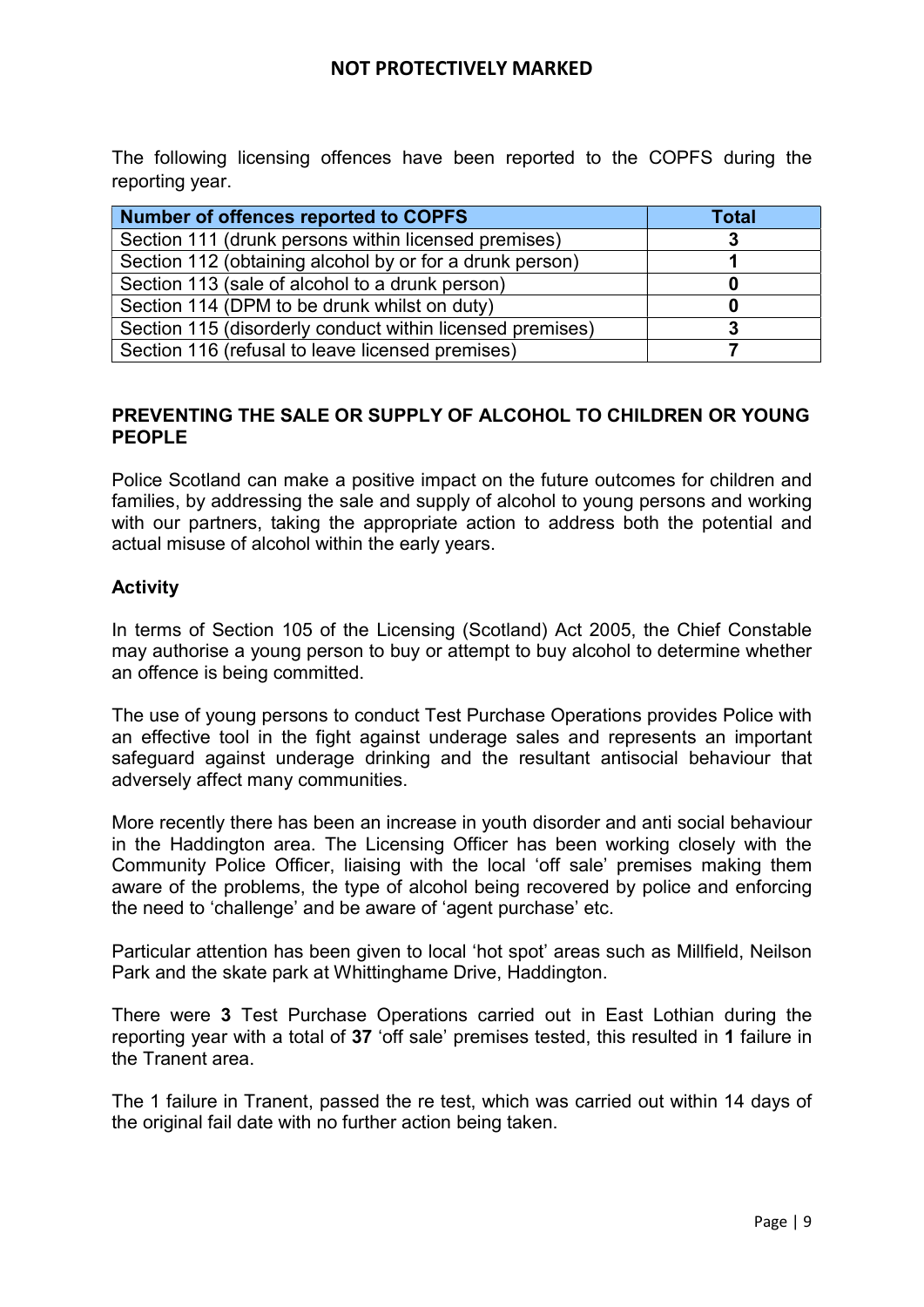The following licensing offences have been reported to the COPFS during the reporting year.

| Number of offences reported to COPFS                  | <b>Total</b> |
|-------------------------------------------------------|--------------|
| Section 102 (sale of alcohol to a child)              |              |
| Section 103 (allowing the sale of alcohol to a child) |              |
| Section 105 (purchase of alcohol by or for a child)   |              |

# Proposed Activity

Officers will continue to routinely proactively visit premises licensed for 'off sales' to ensure that they are aware of their responsibilities under the 2005 Act and in particular in the run up to school holidays.

Likewise officers will continue to routinely proactively visit premises licensed for 'on sales' to ensure that management have taken all appropriate measures to prevent the sale or supply of alcohol to young people under age.

The provision of 'Test Purchasing', in terms of Section 105 of the principal legislation, is a tactic that is used by Police Scotland and the East Lothian Command Area will continue to use this tactic as and when required.

## TACKLING SERIOUS AND ORGANISED CRIME **Introduction**

The Serious Organised Crime Task Force was set up by the Scottish Government to provide direction and co-ordination for all organisations involved in tackling Serious Organised Crime in Scotland.

The task force has a remit to disrupt, dismantle and pursue Serious Organised Crime Groups (SOCGs). Key partners include Police Scotland, NCA, HMRC, COPFS, SOLACE and the Scottish Business Resilience Centre, amongst others.

If SOCGs gain a foothold in licensed premises then this would afford the criminal group a seemingly legitimate income stream, which could be no more than a veneer for other criminal activities such as money laundering, tax evasion, drug and people trafficking and other dishonest activities.

# **Activity**

Over the past year, the Police Licensing Officer has scrutinised and interrogated licence applications to identify where OCG's may be trying to enter legitimate businesses. This is particularly detailed when processing New Premises and Transfer applications, where the applicant may be asked to evidence the source of any financing.

Earlier this year, the Police Licensing Officer was made aware of an event taking place in the Haddington area which may have had links to an SOCG member. Contact was made with the organiser of this event who gave assurances that the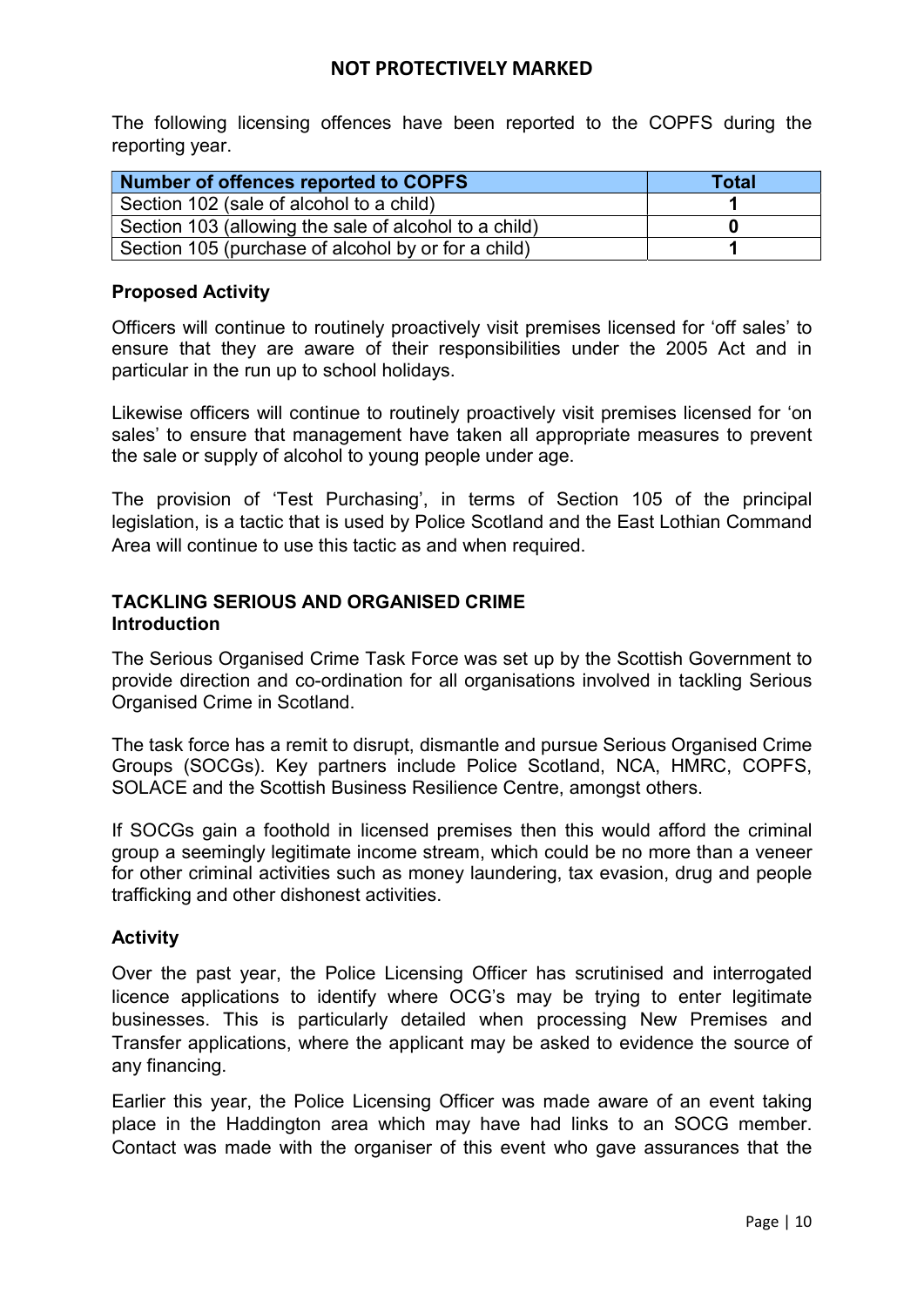individual would have nothing to do with the event. A responsible operator in the town then applied for the occasional licence and the event passed without incident.

# PROPOSED ACTIVITY FOR THE YEAR AHEAD

Police Scotland and the Fire Service continue to work closely with the Scottish Business Resilience Centre to evolve the Best Bar None scheme. As a result, this year, 14 licensed premises received an award at local level, 9 Gold, 2 Silver and 3 Bronze. Organisers of this scheme recognise that standards are improving on a year-by-year basis and hope to continue in the coming year, increasing the number of premises taking part.

As previously mentioned Police Officers in East Lothian are identifying persons who should be considered for an 'Exclusion Order' from licensed premises, in terms of Section 94 of the principle legislation, and making appropriate requests as a matter of course to the Procurator Fiscal. This should have a positive impact on Licensing Objectives.

Test Purchasing will also continue to be used as a tactic to increase awareness of underage drinking and the associated antisocial behavior that can result.

### NATIONAL PERSPECTIVE

Our Priorities and Policing Plans continue to be shaped by the objectives contained within Scottish Government's Strategic Objectives and National Outcomes and the Strategic Police Plan that are delivered locally through single outcome agreements.

Consultation and engagement is combined with our own analysis of the issues likely to impact on the safety of the public to inform our local and national Strategic Assessments that identify our priorities and provide a firm evidence base for local policing teams across Scotland to deliver operational plans to prevent crime and disorder and Keep People Safe.

#### Our National Priorities are:

- Violence Disorder and Anti-social Behaviour
- Serious Organised Crime
- Road Safety and Road Crime
- Protecting People at Risk of Harm
- Counter Terrorism

The National Licensing Policy Unit (NLPU) is a specialist department, which consists of a small team of officers, based in Glasgow. The officers within the unit work with divisional licensing teams and partner agencies to help shape policy and strategy around the police licensing function. They provide practical and tactical advice to